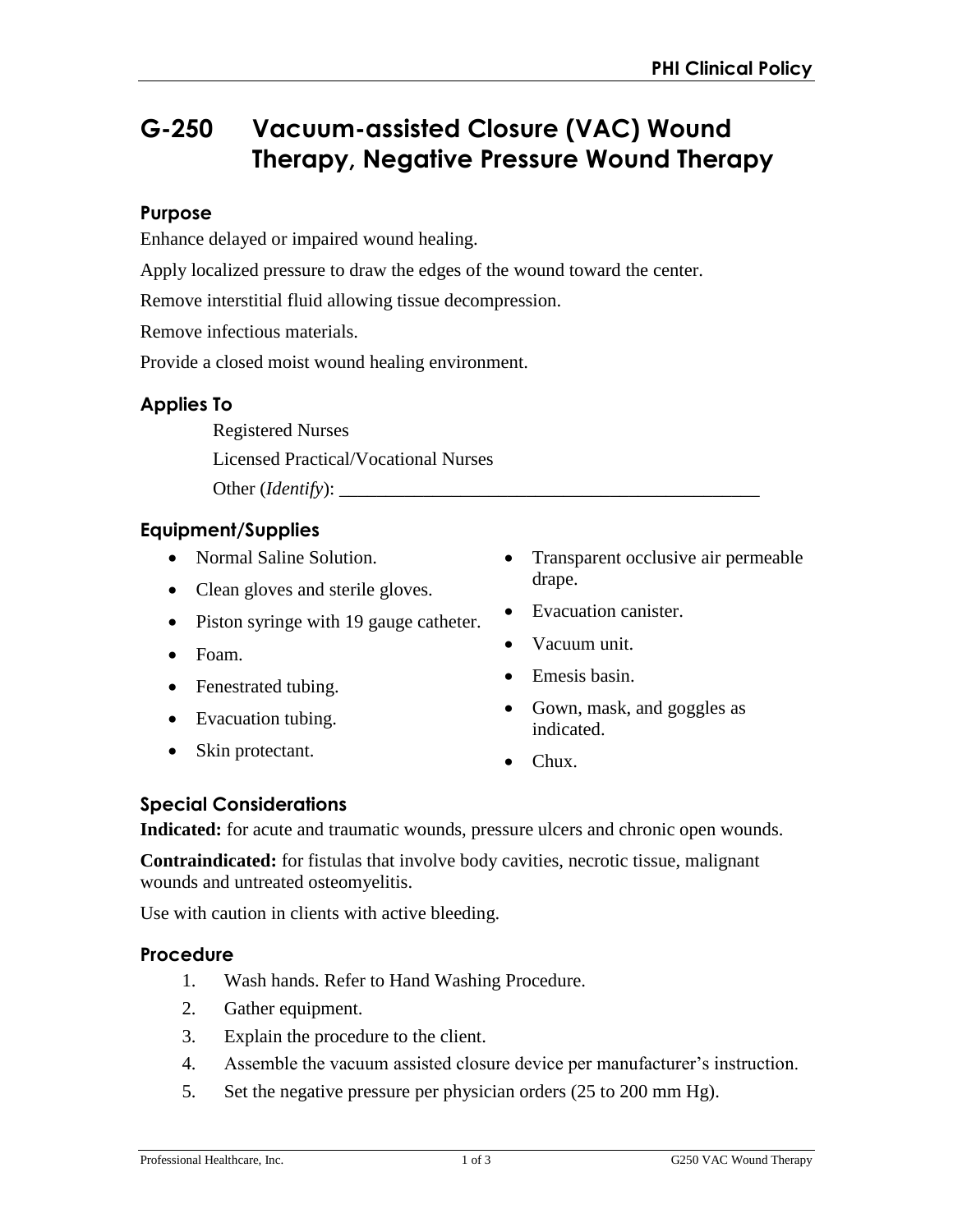- 6. Place chux or other linen save under the client.
- 7. Put on gloves and remove soiled dressing.
- 8. Discard dressing in waterproof bag.
- 9. Attach the catheter to the syringe and irrigate the wound with normal saline.
- 10. Clean around the wound, dry the skin and apply the skin protectant.
- 11. Remove gloves, wash hands, and put on sterile gloves.
- 12. Using sterile scissors cut the foam to the measurement of the wound.
- 13. Place the foam in the wound.
- 14. Place the fenestrated tubing into the center of the foam *(This tubing embedded in the foam delivers the negative pressure to the wound.)*
- 15. Place the transparent drape over the foam, enclosing the foam and the tubing.
- 16. Remove and discard gloves.
- 17. Connect the free end of the fenestrated tubing to the tubing that is connected to the vacuum canister.
- 18. Turn on the vacuum unit.
- 19. Dispose of drainage and waste according to agency waste policies.

# **Care Considerations**

Change dressing every 48 hours or as ordered by the physician.

Measure the amount of drainage daily or more often if indicated.

Alarms will alert caregiver if unit is tipped greater than 45°, if canister is full, if there is an air leak or the canister becomes dislodged.

# **Documentation Guidelines**

Document in the clinical record.

- 1. Date and time of therapy.
- 2. Amount of negative pressure applied.
- 3. Size and condition of the wound.
- 4. Client level of pain and signs symptoms of infection.
- 5. Client response to treatment.

# **Related Procedures**

None

# **Policy History**

| Approval Date   11/1/2009  |                                                      |
|----------------------------|------------------------------------------------------|
|                            | Approved By   Anne Tyson, Herman Pippin, Sandra Hill |
| Revision Date   12/31/2009 |                                                      |
|                            | Approved by   Anne Tyson, Herman Pippin, Sandra Hill |
| <b>Revision Date</b>       |                                                      |